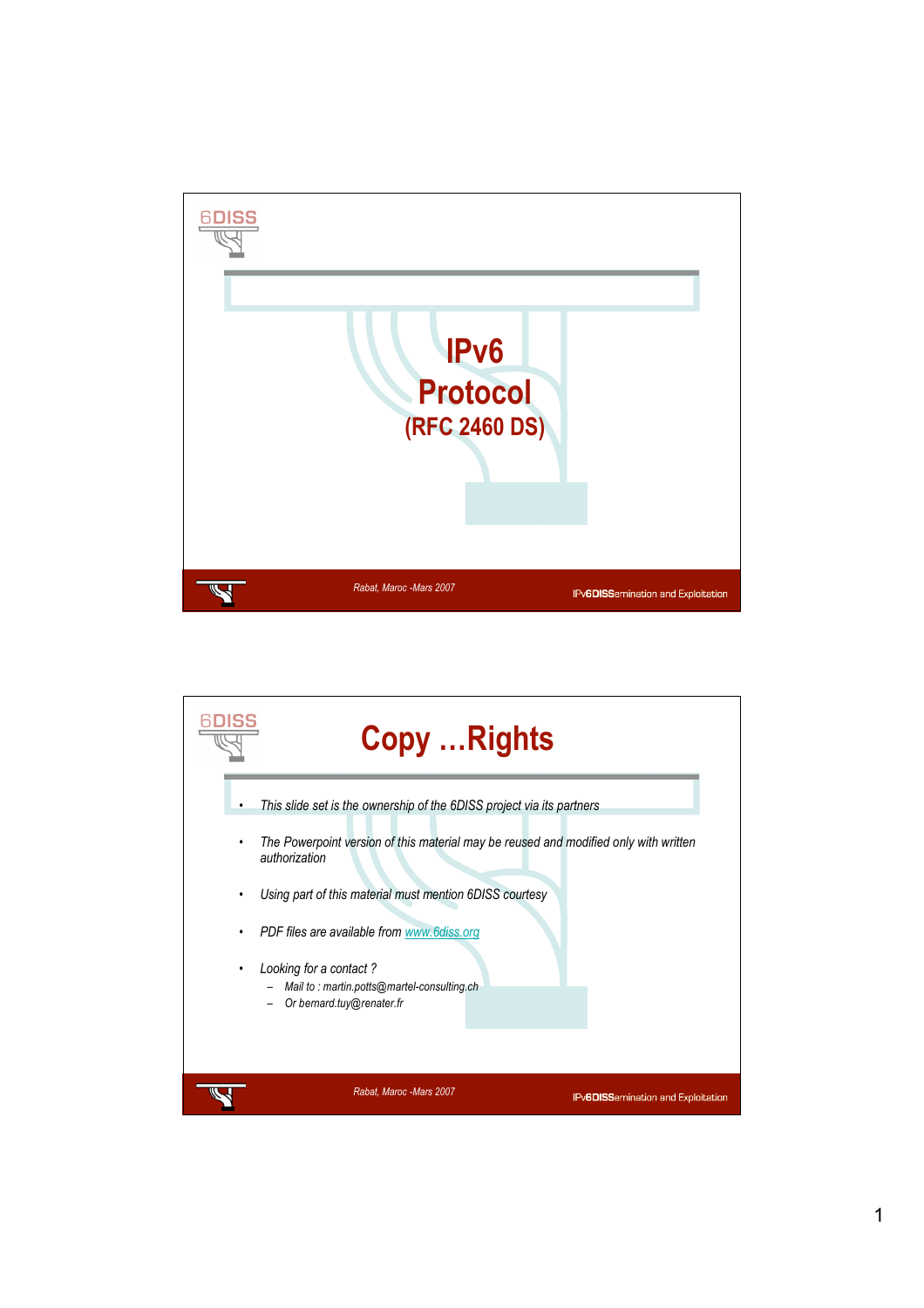

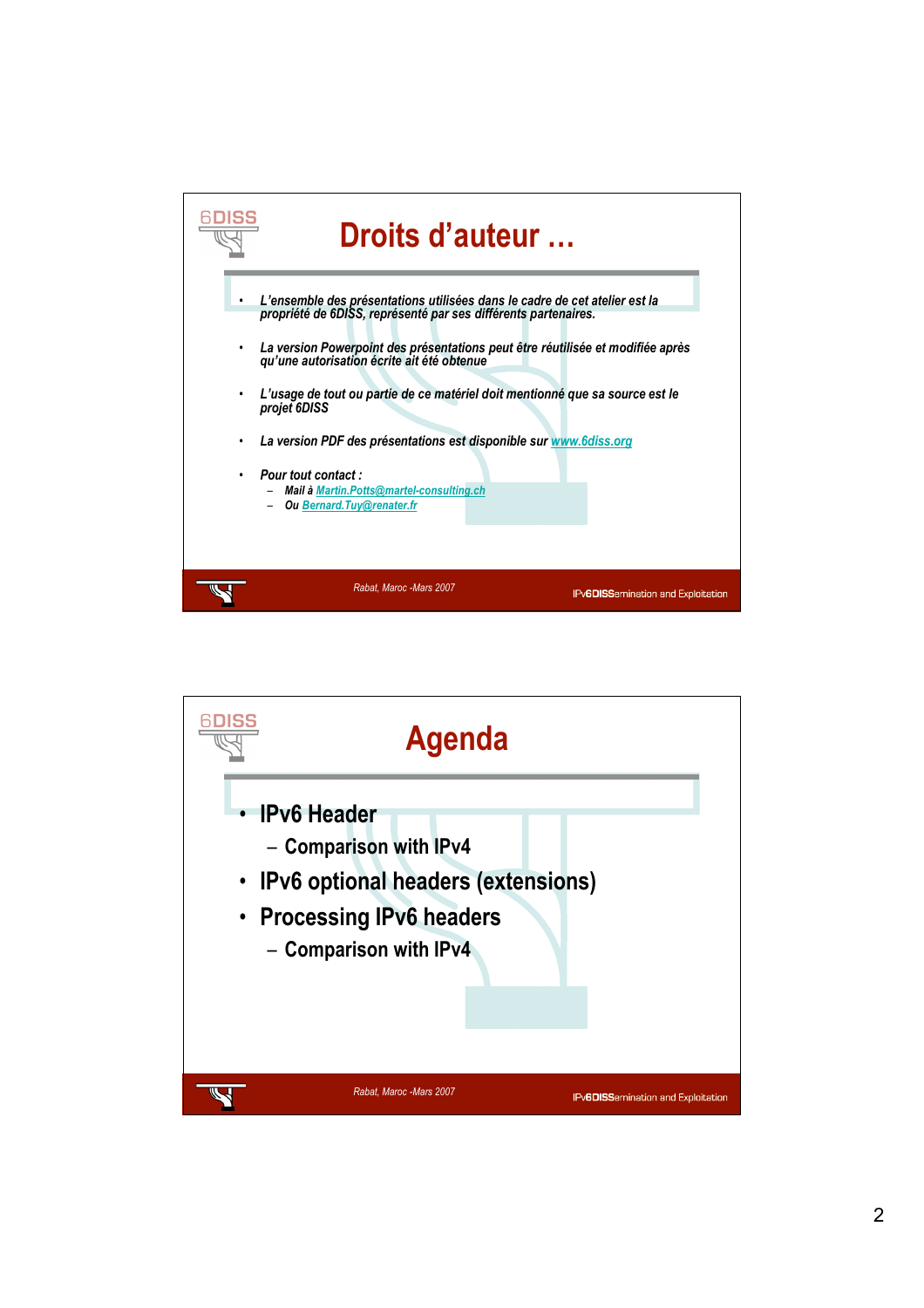

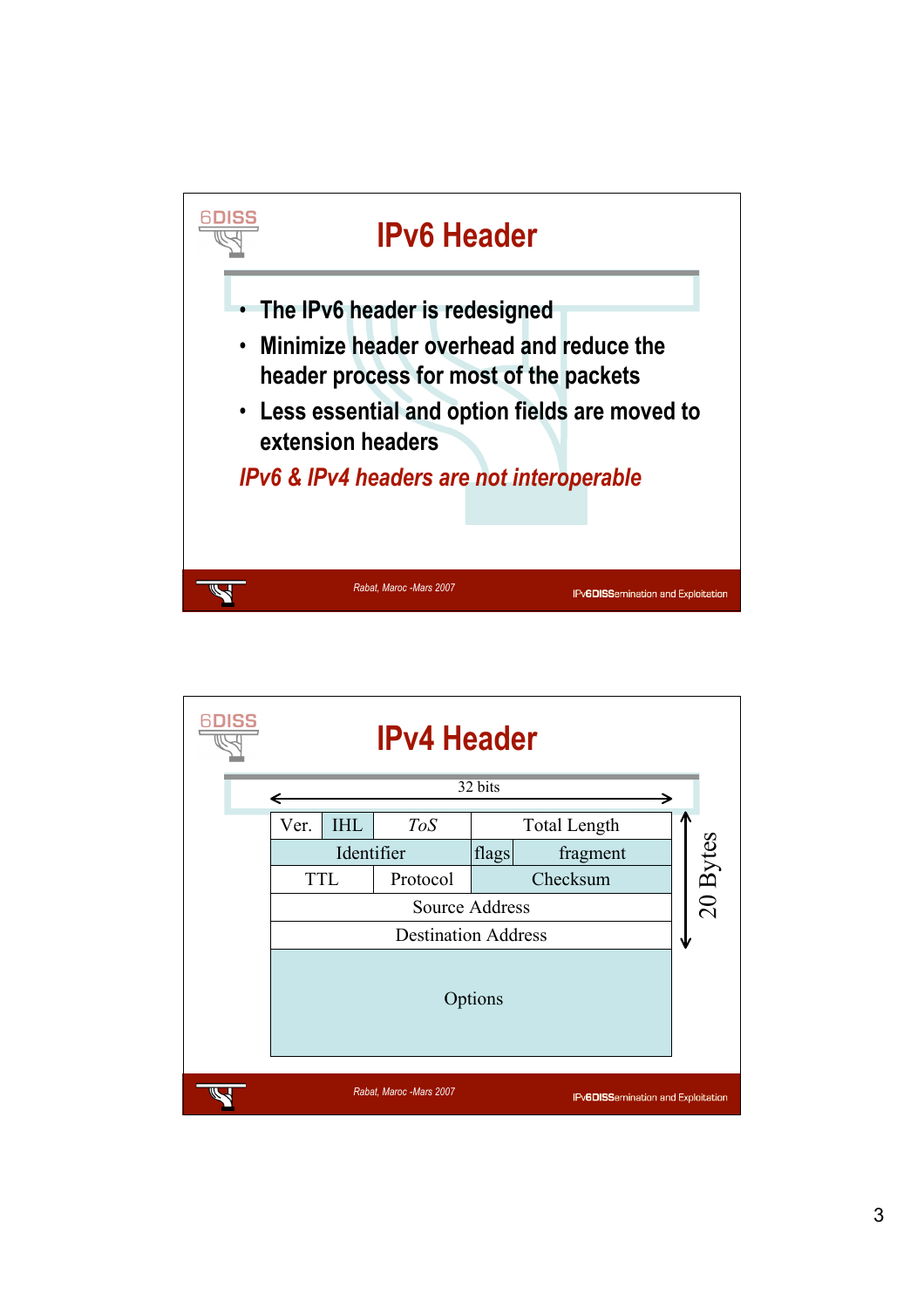

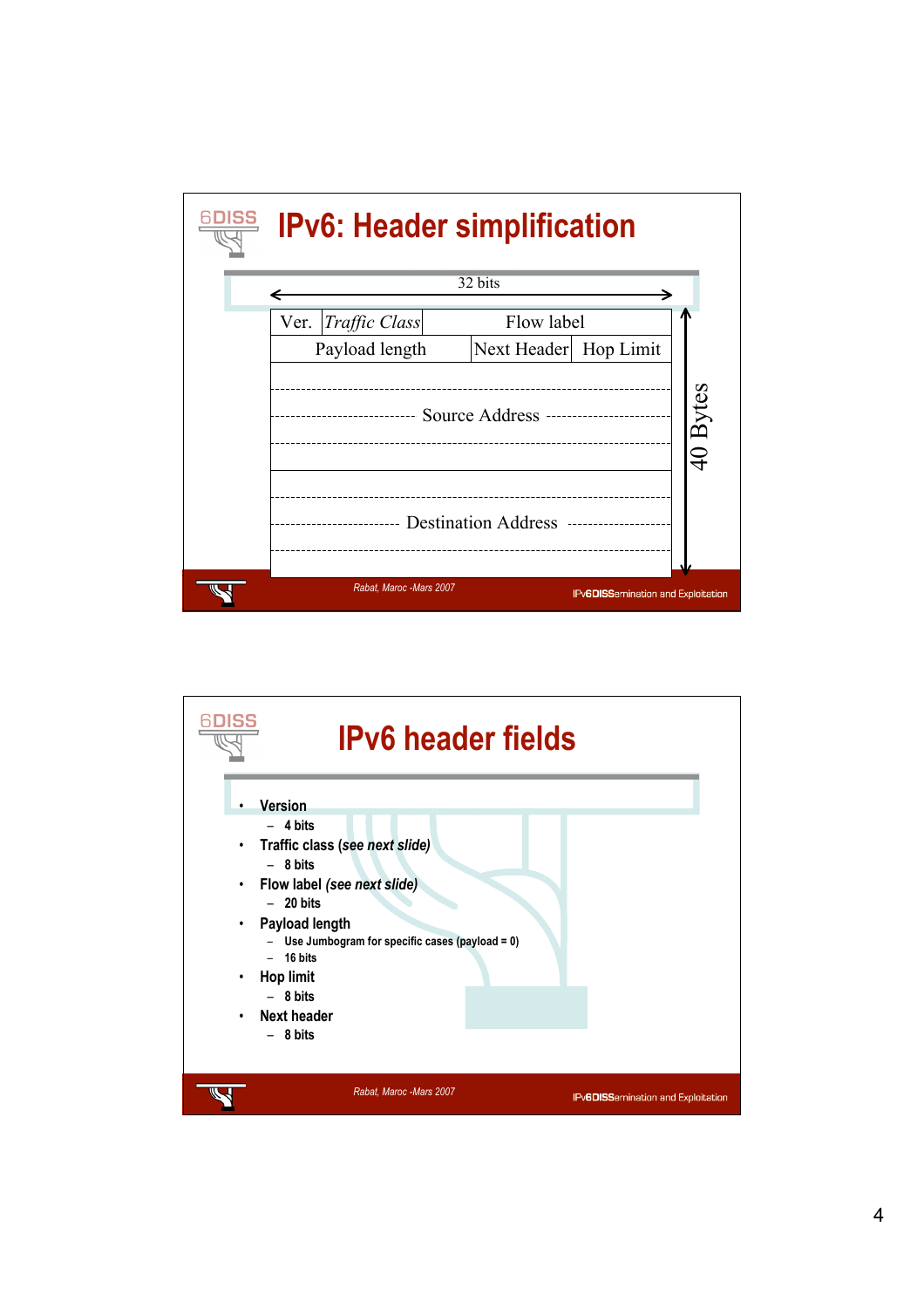| <b>CoS support in IPv6</b>                                                                                                                                                                                                                                                                                                                                                                                                                                                                                                                                                     |                         |        |  |                                           |
|--------------------------------------------------------------------------------------------------------------------------------------------------------------------------------------------------------------------------------------------------------------------------------------------------------------------------------------------------------------------------------------------------------------------------------------------------------------------------------------------------------------------------------------------------------------------------------|-------------------------|--------|--|-------------------------------------------|
| The Traffic Class field: used as in IPv4<br>$\bullet$                                                                                                                                                                                                                                                                                                                                                                                                                                                                                                                          |                         |        |  |                                           |
| - Work done in diffserv wg (closed): RFCs 2474, 2475, 2597, 3260,                                                                                                                                                                                                                                                                                                                                                                                                                                                                                                              |                         |        |  |                                           |
|                                                                                                                                                                                                                                                                                                                                                                                                                                                                                                                                                                                | 6 bits                  | 2 bits |  |                                           |
|                                                                                                                                                                                                                                                                                                                                                                                                                                                                                                                                                                                | <b>DSCP</b>             | CU     |  |                                           |
| CU is Currently Unused (reserved)                                                                                                                                                                                                                                                                                                                                                                                                                                                                                                                                              |                         |        |  |                                           |
| The Flow Label field: designed to enable classification of packets belonging to a<br>٠<br>specific flow<br>- A flow is a sequence of packets that should receive specific non-default handling from the<br>network<br>- Intuitively: 5-tuple of the same source/destination address/port and transport protocol values<br>- Without the flow label the classifier must use transport next header value and port numbers<br>• Less efficient (need to parse the option headers)<br>. May be impossible (fragmentation or IPsec ESP)<br>- Further info:<br>$\cdot$ RFC 3697 (PS) |                         |        |  |                                           |
|                                                                                                                                                                                                                                                                                                                                                                                                                                                                                                                                                                                | Rabat, Maroc -Mars 2007 |        |  | <b>IPv6DISSemination and Exploitation</b> |

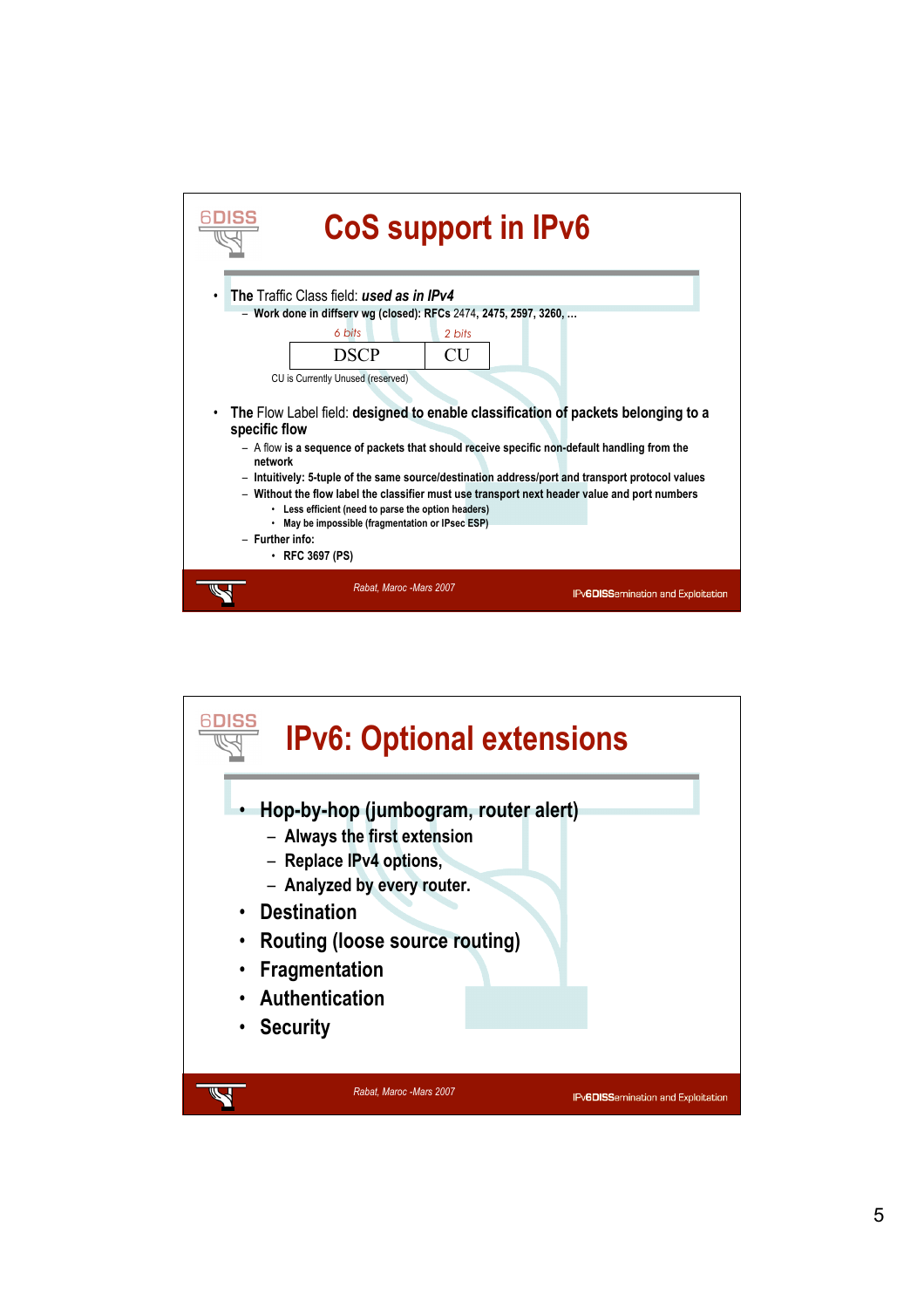

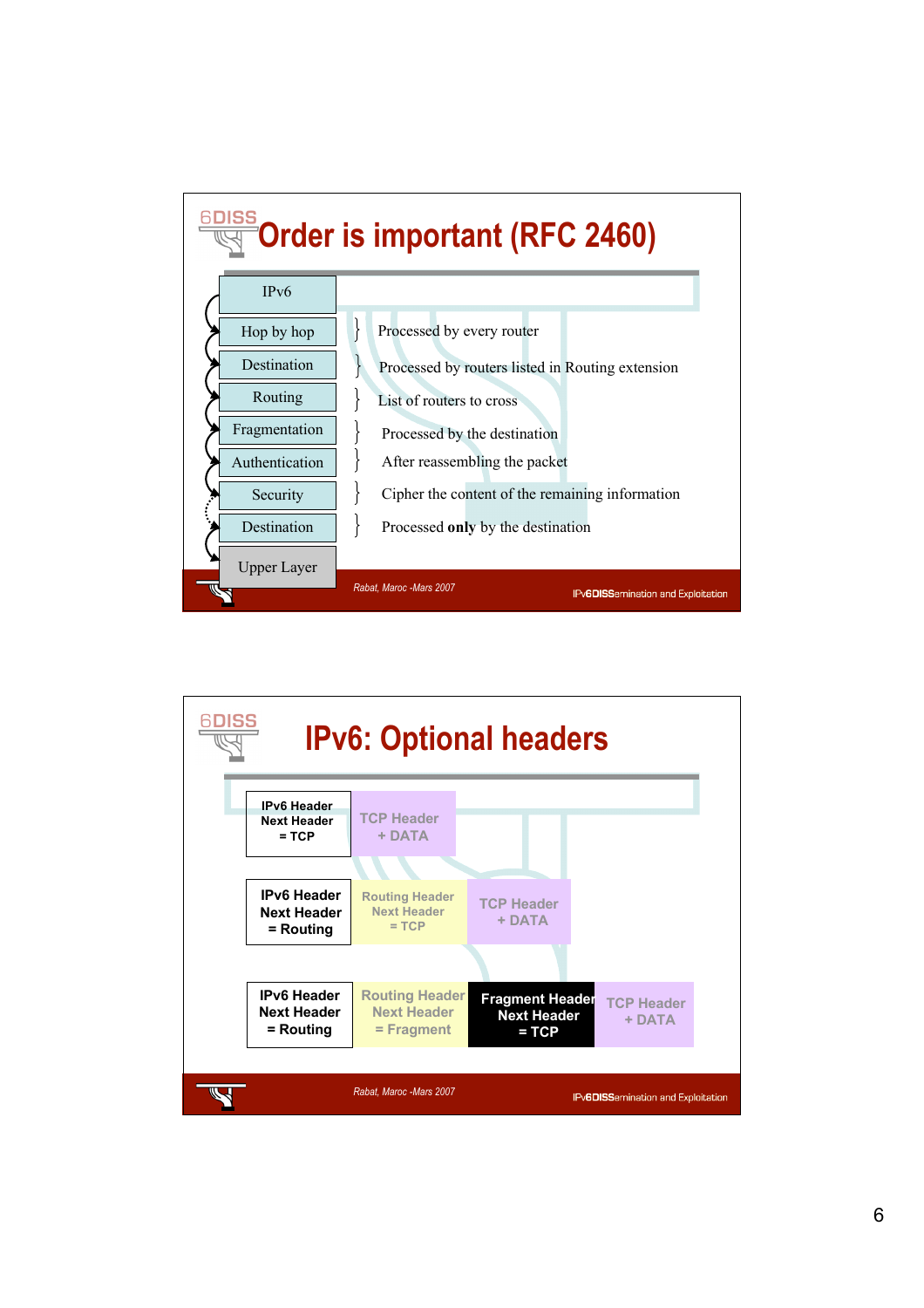